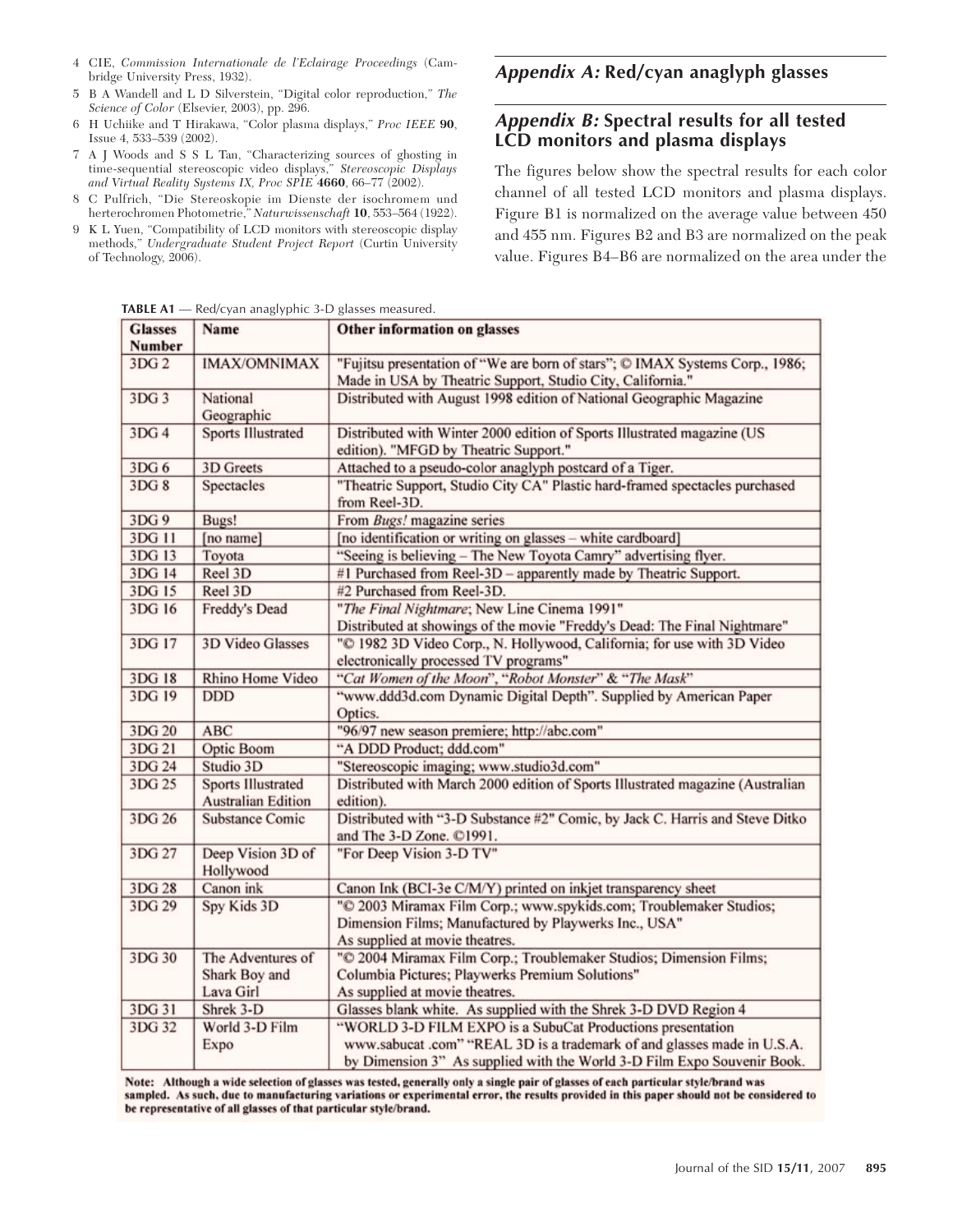

**FIGURE B1** — Blue-color-primary spectral output for 13 LCD monitors.



**FIGURE B2** — Green-color-primary spectral output for 13 LCD monitors.



**FIGURE B3** — Red-color-primary spectral output for 13 LCD monitors.

curve. These normalizations were chosen so as to more easily reveal the similarities and differences between the various traces.



**FIGURE B4** — Blue-color-primary spectral output for 14 plasma displays.



**FIGURE B5** — Green-color-primary spectral output for 14 plasma displays.



**FIGURE B6** — Red-color-primary spectral output for 14 plasma displays.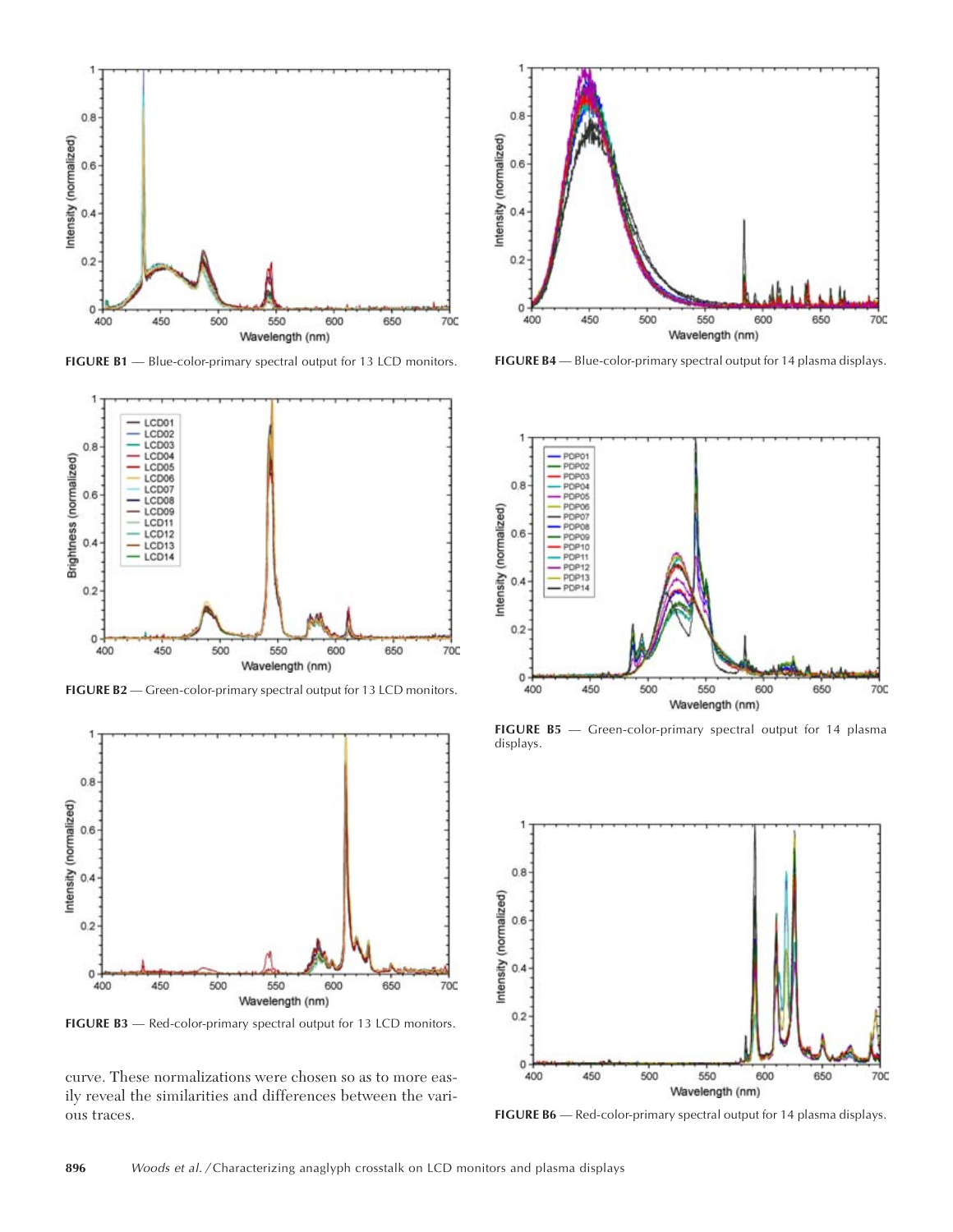## **Appendix C: Crosstalk calculation results for LCD monitors and plasma displays**

The following tables contain the results from the crosstalk calculation program. Every combination of anaglyph glasses and display has been calculated. The lowest overall crosstalk combinations are highlighted in bright green and the worst overall crosstalk results are highlighted in orange. Overall crosstalk results of less than 15 have been highlighted in light green. Red crosstalk percentages less than nine have been highlighted in pink, and cyan crosstalk percentages less than 1.5 have been highlighted in cyan. These threshold figures do not have any significance apart from allowing us to highlight the lower crosstalk results.

**TABLE C1** — Crosstalk calculation results for the LCD and CRT monitors. The top left cell of each combination is red crosstalk %, the top right cell of each combination is cyan crosstalk %, and the bottom cell of each combination is the overall crosstalk factor and uncertainty.

|       | LCD01                       | LCD <sub>02</sub>           | LCD <sub>03</sub>             | LCD <sub>04</sub>            | LCD <sub>05</sub>             | LCD <sub>06</sub>           | LCD07                        | LCD <sub>08</sub>             | <b>LCD09</b>                  | LCD11                       | LCD12                        | LCD <sub>13</sub>           | LCD14                       | CR.                           |
|-------|-----------------------------|-----------------------------|-------------------------------|------------------------------|-------------------------------|-----------------------------|------------------------------|-------------------------------|-------------------------------|-----------------------------|------------------------------|-----------------------------|-----------------------------|-------------------------------|
| 3DG02 | 0.9<br>17.7                 | 15.9<br>0.9                 | 0.6<br>17.1                   | 20.1<br>7.8                  | 23.8<br>2.6                   | 14.2<br>0.8                 | 17.8<br>1.0                  | 24.0<br>1.5                   | 16.1<br>1.7                   | 13.8<br>1.4                 | 16.5<br>1.2                  | 15.3<br>0.4                 | 14.1<br>0.6                 | 25.6<br>4.1                   |
|       | $18.6 \pm 1.6$              | $16.8 \pm 1.5$              | $17.7 \pm 1.6$                | $27.9 \pm 2.4$               | $26.5 \pm 2.4$                | $15.0 \pm 1.3$              | $18.8 \pm 1.7$               | $25.6 \pm 2.3$                | $17.8 \pm 1.6$                | $15.2 \pm 1.3$              | $17.8 \pm 1.6$               | $15.7 \pm 1.4$              | $14.8 \pm 1.3$              | $29.7 \pm 1.4$                |
|       | 8.3<br>3.5                  | 7.6<br>3.3                  | 10.7<br>3.0                   | 9.6<br>9.7                   | 15.4<br>5.4                   | 7.8<br>3.4                  | 9.6<br>3.5                   | 16.3<br>4.3                   | 10.1<br>5.0                   | 7.6<br>3.8                  | 9.4<br>4.2                   | 7.0<br>2.4                  | 66<br>2.8                   | 14.8<br>5.5                   |
| 3DG03 | $11.7 \pm 1.0$              | $10.9 \pm 1.0$              | $13.6 \pm 1.2$                | $19.2 \pm 1.7$               | $20.8 \pm 1.9$                | $11.3 \pm 1.0$              | $13.1 \pm 1.2$               | $20.6 \pm 1.8$                | $15.0 \pm 1.4$                | $11.4 \pm 1.0$              | $13.6 \pm 1.2$               | $9.4 \pm 0.8$               | $9.5 \pm 0.8$               | $20.3 \pm 0.9$                |
|       | 16.0<br>0.7                 | 14.4<br>0.7                 | 15.9<br>0.5                   | 18.0<br>7.6                  | 22.2<br>2.4                   | 13.0<br>0.7                 | 16.5<br>0.9                  | 22.8<br>1.4                   | 15.3<br>1.4                   | 12.8<br>1.3                 | 15.4<br>1.1                  | 13.9<br>0.3                 | 12.9<br>0.5                 | 23.4<br>4.0                   |
| 3DG04 | $16.7 \pm 1.5$              | $15.1 \pm 1.3$              | $16.4 \pm 1.5$                | $25.7 \pm 2.2$               | $24.7 \pm 2.2$                | 13.7<br>± 1.2               | $17.4 \pm 1.6$               | $24.1 \pm 2.1$                | $16.8 \pm 1.5$                | $14.1 \pm 1.2$              | $16.5 \pm 1.5$               | $14.2 \pm 1.3$              | $13.4 \pm 1.2$              | $27.5 \pm 1.3$                |
|       | 2.6<br>12.0                 | 10.8<br>2.4                 | 2.1<br>13.1                   | 9.0<br>13.8                  | 18.8<br>4.4                   | 2.5<br>10.2                 | 12.5<br>2.7                  | 19.2<br>3.3                   | 11.9<br>3.8                   | 2.9<br>9.7                  | 11.9<br>3.2                  | 9.9<br>1.7                  | 9.3<br>2.0                  | 20.6<br>4.9                   |
| 3DG06 | 14.6<br>± 1.3               | 13.2<br>±1.2                | $15.2 \pm 1.4$                | $22.8 \pm 2.0$               | $23.2 \pm 2.1$                | $12.7 \pm 1$                | $15.2 \pm 1.4$               | $22.5 \pm 2.0$                | $15.8 \pm 1.4$                | 12.7<br>±1.1                | $15.0 \pm 1.3$               | $11.6 \pm 1.0$              | $11.4 \pm 1.0$              | $25.5 \pm 1.2$                |
|       | 20.4<br>1.6                 | 18.3<br>1.7                 | 19.1<br>1.5                   | 23.2<br>8.2                  | 26.2<br>3.3                   | 16.2<br>1.8                 | 20.3<br>1.9                  | 26.3<br>2.4                   | 17.9<br>2.6                   | 15.8<br>2.5                 | 18.7<br>2.3                  | 17.9<br>1.1                 | 16.5<br>1.5                 | 28.9<br>4.3                   |
| 3DG08 | $22.1 \pm 1.9$              | $20.1 \pm 1.8$              | $20.5 \pm 1.8$                | $31.4 \pm 2.7$               | $29.5 \pm 2.6$                | $17.9 \pm 1.6$              | $22.2 \pm 2.0$               | $28.7 \pm 2.5$                | $20.5 \pm 1.8$                | $18.3 \pm 1.6$              | $21.0 \pm 1.9$               | $19.0 \pm 1.7$              | $18.0 \pm 1.6$              | $33.1 \pm 1.5$                |
|       | 15.2<br>3,5                 | 13.6<br>3.2                 | 15.3<br>2.8                   | 17.1<br>9.7                  | 21.5<br>5.4                   | 12.4<br>3.2                 | 15.8<br>3.5                  | 22.1<br>4.3                   | 14.9<br>5.0                   | 12.2<br>3.5                 | 14.8<br>4.1                  | 13.2<br>2.3                 | 12.2<br>2.7                 | 22.8<br>5.7                   |
| 3DG09 | $18.7 \pm 1.6$              | 16.8                        | 18.1<br>±1.6                  | $26.8 \pm 2.3$               | $26.9 \pm 2.4$                | $15.7 \pm 1.4$              | $19.2 \pm 1.7$               | $26.4 \pm 2.3$                | $19.9 \pm 1.8$                | $15.7 \pm 1.4$              | $18.9 \pm 1.7$               | $15.5 \pm 1.4$              | 14.9<br>1.3                 | 28.5<br>± 1.3                 |
|       | 24.8<br>0.7                 | 22.2<br>0.8                 | 22.4<br>0.5                   | 27.7<br>7.3                  | 29.8<br>2.3                   | 19.3<br>0.8                 | 24.0<br>1.0                  | 29.7<br>1.4                   | 21.1<br>1,4                   | 18.8<br>1.7                 | 22.0<br>1,3                  | 21.9<br>0.3                 | 0.6<br>20.1                 | 32.2<br>3.4                   |
| 3DG10 | $25.5 \pm 2.2$              | $23.0 \pm 2.0$              | $22.9 \pm 2.0$                | $35.0 \pm 3.1$               | 32.1<br>±29                   | $20.1 \pm 1.8$              | $25.1 \pm 2.2$               | $31.2 \pm 2.7$                | $22.5 \pm 2.0$                | $20.5 \pm 1.8$              | $23.2 \pm 2.1$               | $22.2 \pm 2.0$              | $20.8 \pm 1.8$              | $35.6 \pm 1.6$                |
| 3DG1  | 18.4<br>2.5                 | 2.3<br>16.4                 | 2.0<br>17.6                   | 20.7<br>8.9                  | 24.3<br>4.3                   | 14.6<br>2.4                 | 18.2<br>2.6                  | 24.5<br>3.2                   | 16.6<br>3.7                   | 2.8<br>14.1                 | 16.9<br>3.1                  | 15.8<br>1.6                 | 14.6<br>2.0                 | 27.0<br>4.9                   |
|       | 20.9<br>±1.8                | $18.7 \pm 1.6$              | $19.6 \pm 1.7$                | $29.6 \pm 2.6$               | 28.6<br>±2.5                  | $17.0 \pm 1.5$              | $20.8 \pm 1.9$               | $27.7 \pm 2.4$                | $20.3 \pm 1.8$                | $17.0 \pm 1.5$              | $19.9 \pm 1.8$               | $17.4 \pm 1.5$              | $16.6 \pm 1.5$              | $31.8 \pm 1.5$                |
| 3DG13 | 8.1<br>0.9                  | 7.5<br>1.0                  | 0.7<br>10.5                   | 9.4<br>7.5                   | 2.5<br>15.3                   | 1.0                         | 9.4<br>1.2                   | 16.1<br>1.6                   | 9.8<br>1.6                    | 7.5<br>1.9                  | 9.2<br>1.5                   | 68<br>0.5                   | 64<br>0.8                   | 15.5<br>3.5                   |
|       | $9.0 \pm 0.8$               | $8.5 \pm 0.8$               | $11.3 \pm 1.0$                | $16.9 \pm 1$<br>.5           | $17.8 \pm 1.6$                | $8.7 \pm 0.8$               | $10.6 \pm 1.0$               | $17.8 \pm 1.6$                | $11.5 \pm 1.0$                | $9.3 \pm 0.8$               | 10.7<br>±1.0                 | $7.3 \pm 0.7$               | $7.3 \pm 0.7$               | 19.1<br>±0.9                  |
| 3DG1  | 15.5<br>0.7                 | 13.9<br>0.7                 | 15.5<br>0.5                   | 17.5<br>7.6                  | 21.8<br>2.4                   | 12.7<br>0.7                 | 16.0<br>0.9                  | 22.3<br>1.4                   | 15.0<br>1.4                   | 12.4<br>1.3                 | 15.0<br>1.1                  | 13.4<br>0.3                 | 12.4<br>0.5                 | 22.8<br>4.0                   |
|       | $16.2 \pm 1.4$              | $14.7 \pm 1.3$              | $16.0 \pm 1.4$                | $25.1 \pm 2.2$               | $24.2 \pm 2.2$                | $13.3 \pm 1.2$              | $16.9 \pm 1.5$               | $23.7 \pm 2.1$                | $16.4 \pm 1.5$                | $13.7 \pm 1.2$              | $16.1 \pm 1.4$               | $13.7 \pm 1.2$              | $13.0 \pm 1.2$              | $26.8 \pm 1.2$                |
| 3DG15 | 9.4<br>3.9                  | 86<br>3.7                   | 11.4<br>3.4                   | 10.8<br>10.1                 | 16.4<br>5.9                   | 8.5<br>3.9                  | 10.5<br>4,0                  | 17.2<br>4,8                   | 10.7<br>5.5                   | 8.3<br>4.2                  | 10.1<br>4.7                  | 79<br>2.8                   | 7.4<br>3.3                  | 16.2<br>5.8                   |
|       | $13.3 \pm 1.2$              | $12.3 \pm 1.1$              | $14.8 \pm 1.3$                | $20.9 \pm 1.8$               | $22.3 \pm 2.0$                | $12.4 \pm 1.1$              | $14.5 \pm 1.3$               | $22.0 \pm 1.9$                | $16.3 \pm 1.5$                | $12.5 \pm 1.1$              | $14.8 \pm 1.3$               | $10.7 \pm 0.9$              | $10.7 \pm 1.0$              | $22.1 \pm 1.0$                |
| 3DG16 | 8.4<br>3.9                  | 7.8<br>3.7                  | 10.8<br>3.4                   | 9.8<br>10.1                  | 15.6<br>5.9                   | 7.9<br>3.9                  | 9.6<br>4.0                   | 16.4<br>4.8                   | 10.0<br>5,5                   | 7.7<br>4.3                  | 9.4<br>4.7                   | 7.1<br>2.8                  | $6.7 -$<br>3.3              | 15.6<br>5.8                   |
| 3DG1  | $12.4 \pm 1.1$              | $11.5 \pm 1.0$              | $14.2 \pm 1.3$                | $19.9 \pm 1.7$               | $21.5 \pm 1.9$                | $11.9 \pm 1.0$              | $13.7 \pm 1.2$               | $21.2 \pm 1.9$                | $15.6 \pm 1.4$                | $11.9 \pm 1.1$              | $14.2 \pm 1.3$               | $9.9 \pm 0.9$               | $10.0 \pm 0.9$              | $21.4 \pm 1.0$                |
|       | 11.5<br>3.2                 | 10.4<br>3.0                 | 12.8<br>2.7                   | 13.3<br>9.4                  | 18.4<br>5.0                   | 9.9<br>3.1                  | 12.1<br>3.2                  | 18.8<br>4.0                   | 11.7<br>4.6                   | 9.5<br>3.5                  | 11.6<br>3.8                  | 9.6<br>2.1                  | 90<br>2.6                   | 20.0<br>5.3                   |
|       | $14.7 \pm 1.3$              | 13.4<br>1.2                 | $15.5 \pm 1.4$                | $22.7 \pm 2.0$               | $23.5 \pm 2.1$                | $13.0 \pm 1.1$              | $15.4 \pm 1.4$               | $22.8 \pm 2.0$                | $16.3 \pm 1.5$                | $13.0 \pm 1.2$              | $15.4 \pm 1.4$               | $11.7 \pm 1.0$              | $11.5 \pm 1.0$              | $25.3 \pm 1.2$                |
| 3DG18 | 27.6<br>3.9                 | 24.3<br>3.6                 | 24.4<br>3.4                   | 29.7<br>10.1                 | 31.9<br>5.9                   | 21.0<br>3.8                 | 26.3<br>3.9                  | 32.1<br>4,8                   | 24.3<br>5,5                   | 20.5<br>4.1                 | 23.9<br>4.6                  | 24.3<br>2.7                 | 22.3<br>3.2                 | 35.1<br>6.1                   |
|       | $31.5 \pm 2$                | $27.9 +$<br>2.4             | $27.8 \pm 2.4$                | $39.8 \pm 3.5$               | $37.7 \pm 3.3$                | $24.8 \pm 2.2$              | $30.2 \pm 2.7$               | $36.9 \pm 3.2$                | $29.8 \pm 2.6$                | $24.6 \pm 2.2$              | $28.5 \pm 2.5$               | $27.0 \pm 2.4$              | $25.4 \pm 2.2$              | $41.2 \pm 1.9$                |
| 3DG19 | 9.0<br>3.8                  | 8.3<br>3.6                  | 11.1<br>3.3                   | 10.4<br>10.0                 | 16.1<br>5.7                   | 83<br>3.8                   | 10.2<br>3.8                  | 16.9<br>4.6                   | 10.5<br>5.4                   | 8.1<br>4.1                  | 10.0<br>4.5                  | 76<br>2.6                   | 3.1                         | 16.0<br>5.7                   |
|       | $12.8 \pm 1.1$              | $11.9 \pm 1.1$              | $14.4 \pm 1.3$                | $20.4 \pm 1.8$               | $21.8 \pm 2.0$                | $12.1 \pm 1.1$              | $14.1 \pm 1.3$               | $21.6 \pm 1.9$                | $15.9 \pm 1.4$                | $12.2 \pm 1.1$              | $14.5 \pm 1.3$               | $10.3 \pm 0.9$              | $10.3 \pm 0.9$              | $21.7 \pm 1.0$                |
| 3DG20 | 9.6<br>3,4                  | 8.8<br>3.2                  | 11.5<br>2.8                   | 9.6<br>11.1                  | 16.7<br>5.2                   | 8.7<br>3.3                  | 10.7<br>3.4                  | 17.4<br>4.2                   | 4.8<br>10.8                   | 8.4<br>3.7                  | 10.3<br>4.0                  | 2.3<br>8.1                  | 7.6<br>2.7                  | 16.9<br>5.4                   |
|       | $13.0 \pm 1.1$              | $12.0 \pm 1.1$              | $14.4 \pm 1.3$                | $20.7 \pm 1.8$               | $21.9 \pm 2.0$                | $12.0 \pm 1.1$              | $14.1 \pm 1.3$               | $21.6 \pm 1.9$                | $15.6 \pm 1.4$                | $12.1 \pm 1.1$              | $14.4 \pm 1.3$               | $10.4 \pm 0.9$              | $10.4 \pm 0.9$              | $22.3 \pm 1.0$                |
| 3DG2  | 9.4<br>3.8                  | 8.6<br>3.6                  | 11.4<br>3.3                   | 10.8<br>10.0                 | 16.4<br>5.7                   | 8.5<br>3.8                  | 10.5<br>3.9                  | 17.2<br>4.7                   | 10.8<br>5.4                   | 8.3<br>4.2                  | 10.2<br>4.6                  | 79<br>2.7                   | $7.5^{\circ}$<br>3.2        | 5.8<br>16.2                   |
|       | $13.2 \pm 1.2$              | $12.2 \pm 1.1$              | $14.7 \pm 1.3$                | $20.8 \pm 1.8$               | $22.2 \pm 2.0$                | $12.4 \pm 1.1$              | $14.4 \pm 1.3$               | $21.9 \pm 1.9$                | $16.2 \pm 1.4$                | $12.5 \pm 1.1$              | $14.8 \pm 1.3$               | $10.6 \pm 0.9$              | $10.6 \pm 0.9$              | $21.9 \pm 1.0$                |
| 3DG2  | 15.2<br>0.7                 | 13.6<br>0.7                 | 15.3<br>0.5                   | 17.1<br>7.6                  | 21.5<br>2.4                   | 12.4<br>0.6                 | 15.7<br>0.8                  | 22.1<br>1.3                   | 14.8<br>1.3                   | 12.2<br>1.3                 | 14.8<br>1.0                  | 13.1<br>0.2                 | 12.2<br>0.5                 | 22.4<br>4.0                   |
|       | $15.8 \pm 1.4$              | 14.3<br>±1.3                | $15.8 \pm 1.4$                | $24.7 \pm 2.2$               | $23.9 \pm 2.1$                | $13.1 \pm 1.1$              | $16.5 \pm 1.5$               | $23.4 \pm 2.1$                | $16.1 \pm 1.4$                | $13.4 \pm 1.2$              | $15.8 \pm 1.4$               | $13.4 \pm 1.2$              | $12.6 \pm 1.1$              | $26.3 \pm 1.2$                |
| 3DG25 | 27.8<br>1.6                 | 25.2<br>1.7                 | 24.9<br>1.5                   | 8.1<br>31.2                  | 32.6<br>3,3                   | 21.5<br>1.8                 | 27.2<br>1.9                  | 32.8<br>2.4                   | 23.6<br>2.6                   | 21.4<br>2.6                 | 24.6<br>2.3                  | 25.4<br>1.1                 | 23.1<br>1.5                 | 37.8<br>4.3                   |
|       | $29.4 \pm 2.6$              | $26.9 \pm 2.3$              | $26.3 \pm 2.3$                | $39.3 \pm 3.4$               | 35.9<br>±3.2                  | $23.3 \pm 2.0$              | $29.1 \pm 2.6$               | $35.1 \pm 3.1$                | $26.2 \pm 2.3$                | $24.0 \pm 2.1$              | $26.9 \pm 2.4$               | $26.5 \pm 2.3$              | $24.6 \pm 2.2$              | 42.1<br>±1.9                  |
| 3DG26 | 0.5<br>8.4<br>$8.9 \pm 0.8$ | 7.8<br>0.7<br>$8.4 \pm 0.8$ | 10.7<br>0.4<br>$11.2 \pm 1.0$ | 9.5<br>7.3<br>$16.8 \pm 1.5$ | 15.3<br>2.2<br>$17.5 \pm 1.6$ | 7.9<br>0.6<br>$8.5 \pm 0.8$ | 9.8<br>0.8<br>$10.6 \pm 1.0$ | 16.4<br>1.3<br>$17.7 \pm 1.6$ | 10.6<br>1.2<br>$11.8 \pm 1.1$ | 7.8<br>1.4<br>$9.2 \pm 0.8$ | 9.7<br>1.0<br>$10.7 \pm 1.0$ | 7.2<br>0.2<br>$7.4 \pm 0.7$ | 0.5<br>6.8<br>$7.2 \pm 0.7$ | 14.8<br>3.6<br>$18.4 \pm 0.8$ |
|       | 10.3<br>1.0                 | 9.5<br>0.9                  | 12.0<br>0.7                   | 11.8                         | 17.2                          | 9.2<br>0.9                  | 11.5<br>1.1                  | 18.1                          | 1.8                           | 9.1<br>1.5                  | 1.3                          | 89<br>0.4                   | 83<br>0.7                   | 16.4<br>4.1                   |
| 3DG27 | 11.3<br>±1.0                | ±0.9<br>10.4                | 12.7<br>±1.1                  | 7.8<br>$19.6 \pm 1.7$        | 2.7<br>19.9<br>±1.8           | $10.1 \pm 0.9$              | $12.6 \pm 1.1$               | 1.6<br>$19.8 \pm 1.8$         | 11.8<br>$13.5 \pm 1.2$        | $10.5 \pm 0.9$              | 11.1<br>$12.5 \pm 1.1$       | $9.3 \pm 0.8$               | $9.0 \pm 0.8$               | $20.5 \pm 0.9$                |
|       | 92.7<br>14.5                | 84.5<br>15.0                | 78.7<br>15.7                  | 97.0<br>19.5                 | 87.5<br>18.1                  | 70.9<br>17.2                | 85.7<br>15.4                 | 87.9<br>17.1                  | 74.2<br>18.9                  | 17.4<br>71.1                | 75.5<br>17.8                 | 90.8<br>13.0                | 14.6<br>81.8                | 112.8<br>15.1                 |
| 3DG28 | 107.2<br>±9                 | 99.5<br>86                  | $94.4 \pm 8.2$                | 16.5<br>но                   | 105<br>±9                     | 88.                         | 101.1<br>±8.8                | 105.<br>9.                    | 93.<br>± 8.1                  | $88.5 \pm 7.6$              | $93.3 \pm 8.1$               | $103.8 \pm 9.0$             | 96.5<br>±8.3                | ± 5.7                         |
|       | 10.9<br>1,6                 | 9.9<br>1.5                  | 12.4<br>1,3                   | 12.5<br>8.2                  | 17.8<br>3.3                   | 9.6<br>1.5                  | 11.9<br>1.7                  | 2.3<br>18.5                   | 2.5<br>11.9                   | 9.3<br>2.1                  | 2.0<br>11.4                  | 9.3<br>0.9                  | 1.2                         | 17.3<br>4.4                   |
| 3DG29 | 12.5                        | 11.5                        | 13.7                          | $20.7 \pm 1.8$               | 21.1<br>±1.9                  | 11<br>±1.0                  | $13.6 \pm 1.2$               | 20.8<br>±1.8                  | 14.4<br>± 1.3                 | 11.4<br>1.0                 | $13.5 \pm 1.2$               | $10.2 \pm 0.9$              | $9.9 +$<br>0.9              | 21<br>6 ± 1.0                 |
|       | 11.3<br>0.5                 | 10.3<br>0.6                 | 12.7<br>0.4                   | 13.1<br>7.4                  | 18.3<br>2.2                   | 9,8<br>0.5                  | 12.0<br>0.7                  | 18.7<br>1.2                   | 11.7<br>1.2                   | 9.4<br>1.3                  | 0.9<br>11.5                  | 9.4<br>0.2                  | 0.4<br>8.9                  | 19.7<br>3.8                   |
| 3DG30 | 11.8<br>±1.0                | 10.9<br>1.0                 | 13.1<br>± 1.2                 | $20.5 \pm 1.8$               | 20.5<br>±1.8                  | 10.4<br>±0.9                | $12.8 \pm 1.2$               | 19.9<br>±1.8                  | ±12<br>129                    | $10.7 \pm 1.0$              | $12.4 \pm 1.1$               | $9.6 \pm 0.9$               | $9.3 \pm 0.8$               | $23.4 \pm 1.1$                |
|       | 8.7<br>1.9                  | 80<br>1.7                   | 11.0<br>1.4                   | 10.1<br>8.5                  | 15.8<br>3.7                   | 83                          | 9.9<br>1.9                   | 16.7<br>2.6                   | 10.4<br>3.0                   | 79<br>2.1                   | 9.7<br>23                    | 7.4<br>1.1                  | 7.0<br>1.4                  | 15.4<br>4.7                   |
| 3DG3  | $10.7 \pm 0.9$              | $9.8 \pm 0.9$               | $12.4 \pm 1.1$                | $18.6 \pm 1.6$               | 19.5<br>±1.8                  | $9.8 \pm 0.9$               | $11.9 \pm 1.1$               | $19.3 \pm 1.7$                | ±1.2<br>13.4                  | $10.0 \pm 0.9$              | $12.0 \pm 1.1$               | $8.5 \pm 0.8$               | $8.4 \pm 0.7$               | $20.1 \pm 0.9$                |
| 3DG32 | 8.1<br>0.6                  | $7.5^{\circ}$<br>0.7        | 10.6<br>0.4                   | 9.2<br>7.5                   | 15.1<br>2.3                   | 0.6                         | 9.6<br>0.8                   | 16.2<br>1.3                   | 10.4<br>1.2                   | 7.7<br>1,3                  | 9.5<br>1.0                   | 7.0<br>0.2                  | 0.5<br>6.6.                 | 14.4<br>3.8                   |
|       |                             |                             | $11.0 + 1.0$                  | $+15$                        | $17.4 \pm 1.6$                | $+0.7$                      | $10.4 \pm 0.9$               | $17.4 \pm 1.6$                | $11.6 \pm 1.1$                | $9.0 \pm 0.8$               | $10.4 \pm 0.9$               | $7.2 \pm 0.6$               | $0 + 0.6$                   | $18.2 \pm 0.8$                |